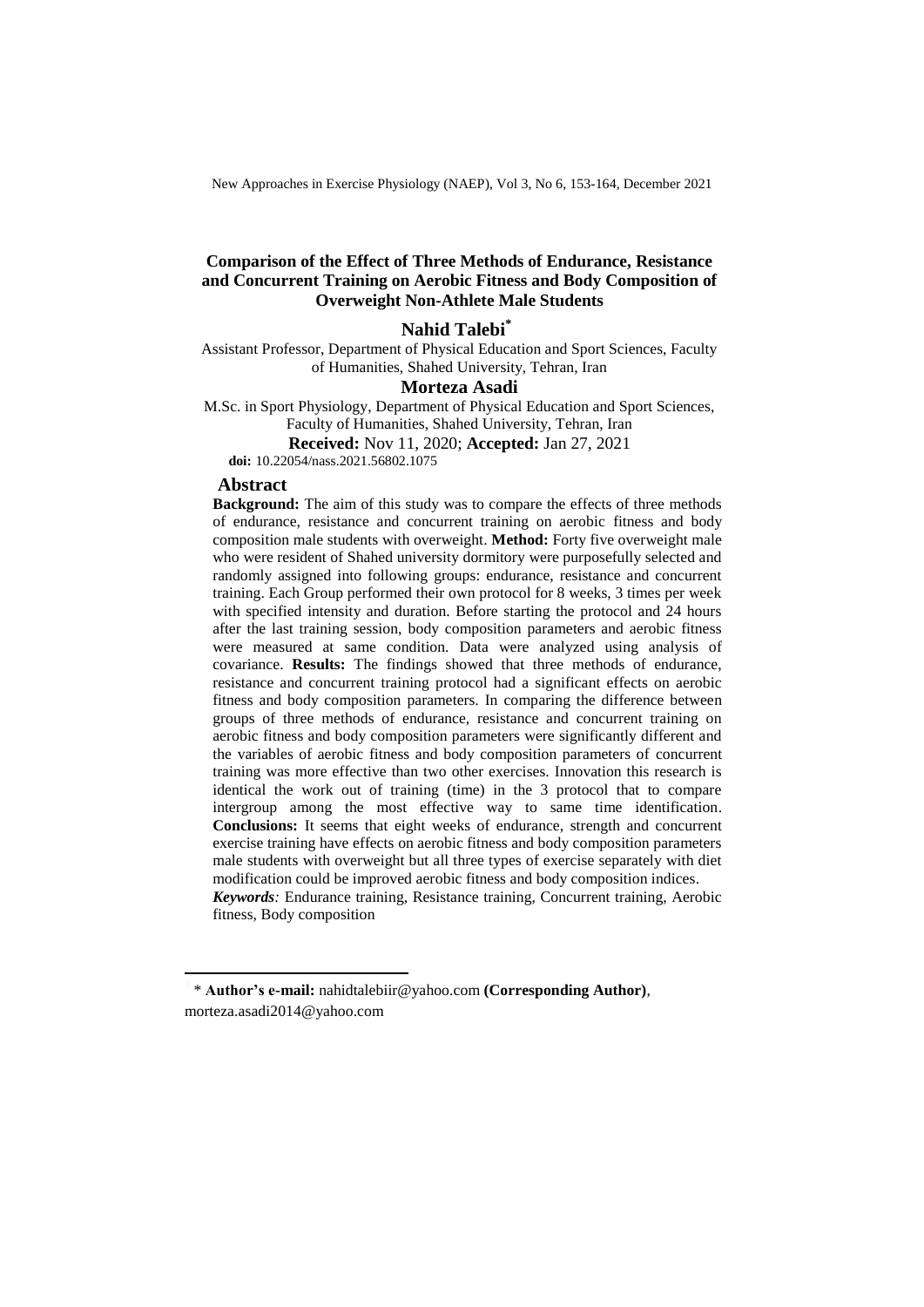# **INTRODUCTION**

Overweight and obesity is a multifactorial disorder that occurs in societies due to energy imbalance due to a significant reduction in physical activity and exercise and changes in dietary patterns. Physical activity can cause significant weight loss in many overweight people. The more active a person is, the more energy will consume daily, and the faster will lose weight and lose body fat. Thus, exercise is an essential part of overweight treatment (Wilmore et al., 2011). Assessing and recognizing the levels of physical activity among different communities and age groups, especially students, is a significant issue. Endurance exercise requires more energy and more oxygen than static and dynamic resistance exercise. Cardiovascular responses to aerobic activity depend on the amount or load, environmental conditions and hereditary factors, and the level of physical fitness of individuals. Sports activities Regular endurance leads to improved performance and cardiovascular health. Although the primary and most obvious goal of adaptation is to maximize oxygen consumption, this adaptation is accompanied and supported by changes in various other physiological variables. The amount of improvement in the exercise program, especially repetition, increased the intensity and duration of the activity and the initial level of physical fitness depend on the individual. The size and mass of the heart increases with endurance training. These changes with high cardiac output are caused by endurance of aerobic activity. Endurance training it exposes the heart to a state of ventricular filling, with a high stroke work out and subsequent cardiac output (Plomen and Smith, 2014). On the other hand, cardiovascular fitness is one of the components of health-related physical fitness, so that there is a significant relationship between low cardiopulmonary fitness and increased risk of premature death due to other causes, especially cardiovascular disease. Also, increase cardiopulmonary fitness with decreased mortality is associated with other causes. Finally, high cardiorespiratory fitness is associated with high levels of habitual physical activity, which in turn is associated with numerous health benefits. Evaluation of cardiorespiratory fitness is an important part of primary and secondary prevention and rehabilitation programs it is considered that can be estimated by measuring the maximum oxygen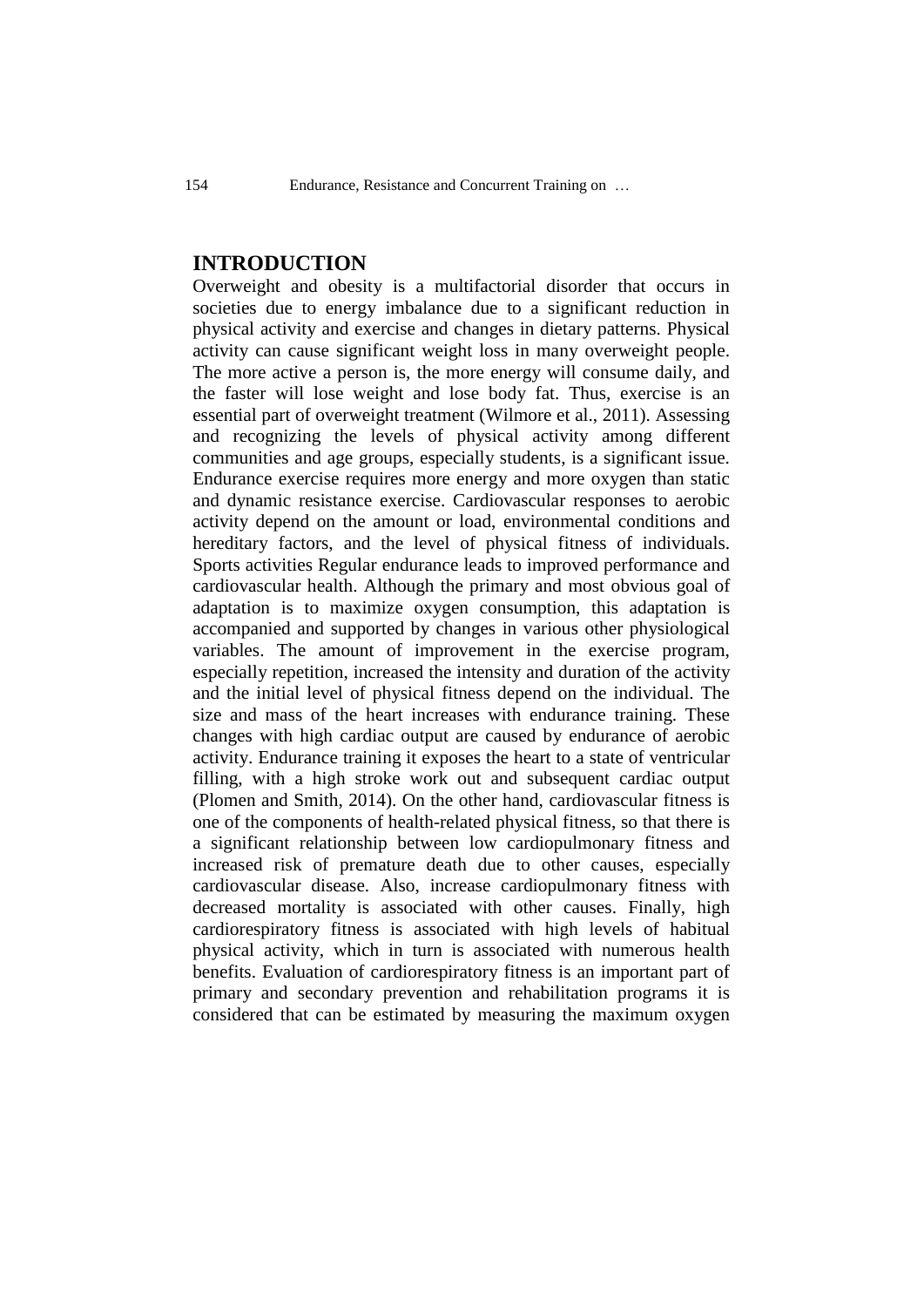consumption and plays an important role in performing sports activities and maintaining physical health (Peskatloo 2014).

Performing resistance training can improve body composition by increasing lean body mass or decreasing fat mass. In other words, resistance training reduces body fat percentage and increases muscle mass by increasing metabolism and consuming more energy. Resistance exercises increases the production of contractile proteins and muscle hypertrophy, especially in fast-twitch fibers. Different patterns of body composition change that occur as a result of adapting to different training methods are associated with hormonal changes that occur during or after exercise. Exercises Resistance increases the secretion of anabolic hormones such as growth hormone and testosterone during and after exercise, which are very important and vital in the growth and formation of muscle tissue (Masta et al., 2007). Although endurance and strength training result in specific, different, and sometimes opposite physiological adaptations within the muscle, for many For competitive athletes, it is essential to do both endurance and resistance training at the same time, which is called concurrent training. Also in health goals, adding resistance training to endurance training is expanding.

Exercise work out is a key factor in changing body composition. Since in previous studies the work out of exercise in concurrent exercises was not more than the work out of exercise in other groups of exercise, and the subjects probably had more positive benefits due to the work out of exercise, Therefore, the present study sought to determine which training method with the same work out is more effective in improving body composition and aerobic fitness of overweight people by equalizing the duration of endurance, resistance and concurrent training?

### **METHOD**

The present study is a quasi-experimental study in which three groups were compared by pre-test and post-test design. The statistical population of the present study was non-athlete male students with overweight living in the dormitory of Shahed University. Research sample of 45 non-male student's athletes ranged in age from 20 to 30 years and had a body mass index between 25 and 30. They were selected by purposive sampling method and randomly divided into four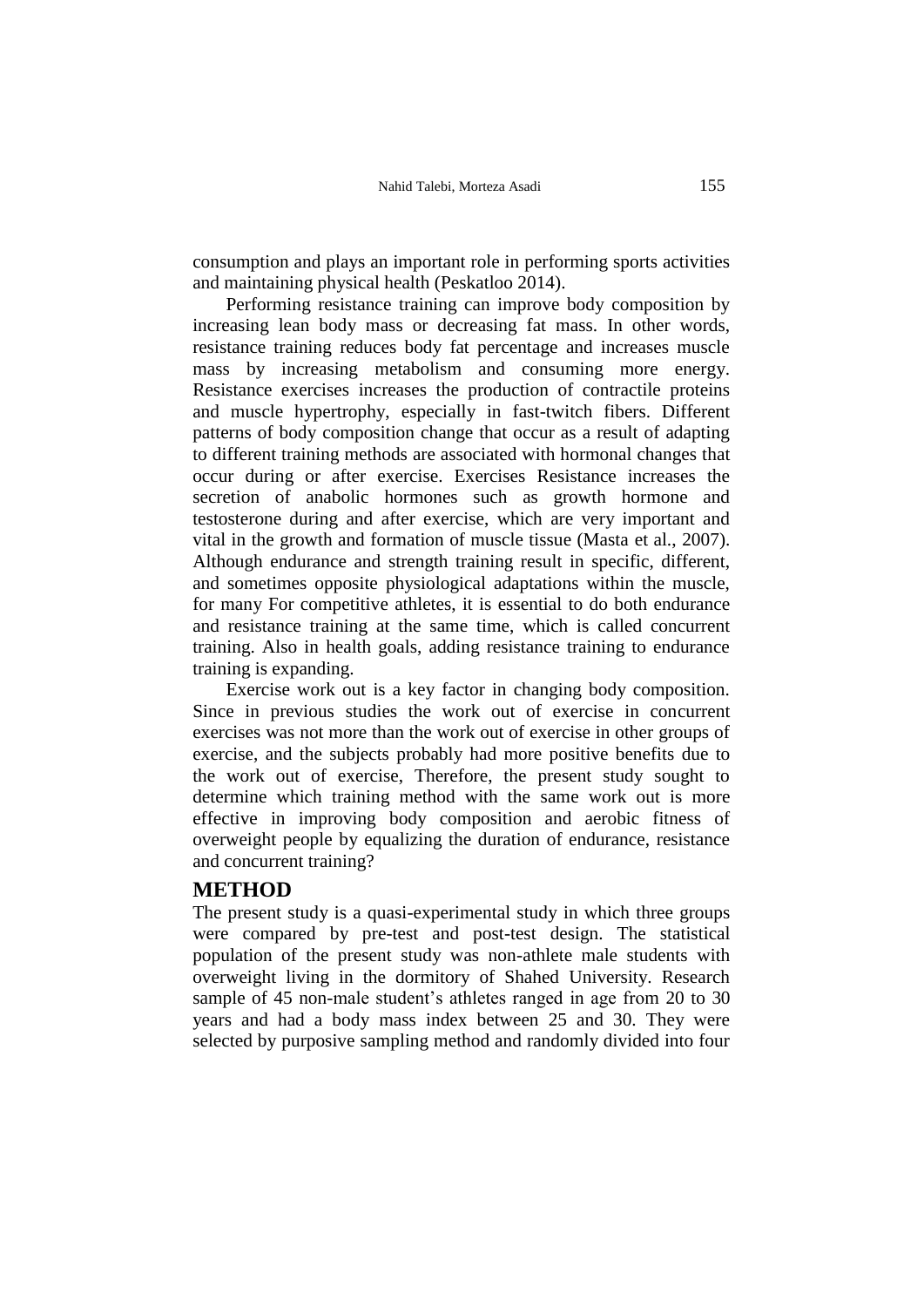groups of 15 for endurance, resistance, concurrent and control exercises.

To conduct the research, first qualified individuals were identified in the research. Then, the nature, goals of the research project, method of conducting it, its duration, etc. were explained to them. Then the people who wanted to participate in the research were selected and filled in the required questionnaires and the consent of they obtained that, finally, 45 of those who fully accepted the conditions were randomly divided into three groups of 15 exercise subjects, all of whom were homogeneous in terms of body mass index. Before the start of the training protocol, all subjects were pre-tested and at the end of the training protocol, post-test was taken. Height and weight by meters and scales to calculate body mass index, measure waist circumference and pelvic circumference to calculate waist to pelvic ratio as well as fat percentage of subjects with Using a plastic model MSD fat caliper (to measure the thickness of subcutaneous fat, breast, abdomen and thigh) was measured. The subjects' aerobic fitness was assessed using the 5 minute Forrester step test. Then the three experimental groups (endurance training, resistance training and concurrent training) And after the end of 8 weeks, the measurements were performed again; The control group was advised not to do any sports activities during these 8 weeks and to focus only on their daily activities. At the beginning of the study, subjects were given nutritional recommendations to match nutrition. Nutritional recommendations included scheduling and specifying meal times, and following nutritional principles before and after exercise sessions. To control the effects of nutrition, subjects' nutrition was recorded and controlled for three days. Subjects participated in a protocol training session and finally, after 8 weeks of training, the measured values were retested before the protocol as a post-test. Exclusion criteria for the subjects were absence in more than 4 training sessions. All three training protocols of the present study were approximately equal in terms of average execution time, this program was done to standardize the training work out. That is, the total time the subjects did the exercise in three groups per week at the end of each session was the same, and the difference was in the intensity of the exercise program.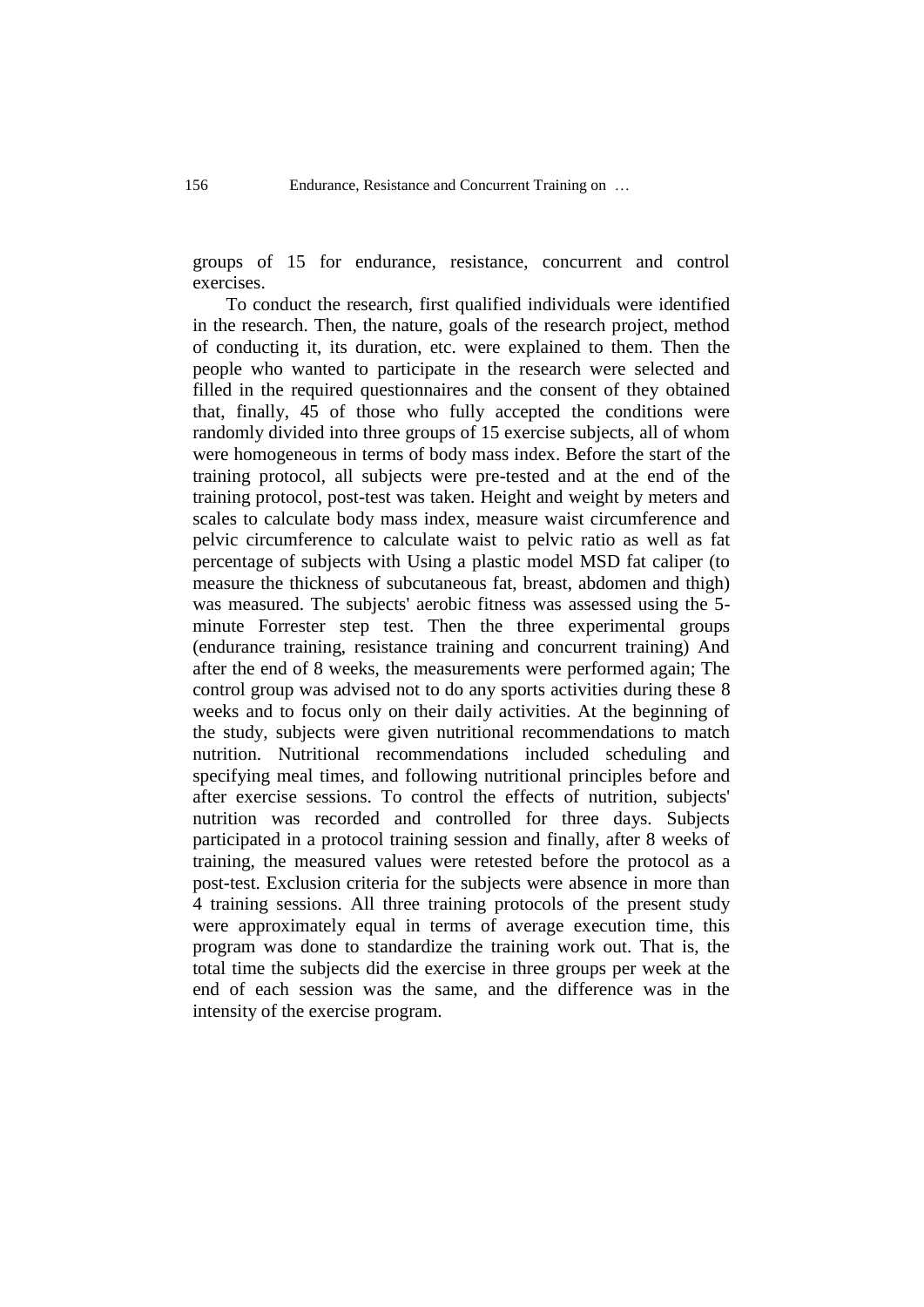Endurance training program: included endurance stations and games for 8 weeks and 3 sessions per week. The first and second weeks with an intensity of 50% of maximum heart rate for 30 minutes, the third to sixth week with an intensity of 55-65% of maximum heart rate for 35 minutes and the seventh and eighth weeks The intensity was 75- 65% of the maximum heart rate for 40 minutes. The maximum heart rate of the subjects was calculated using the formula (age -  $220 =$ maximum heart rate). To determine the intensity of endurance activity, the 10-point Borg scale was used for the first and second weeks, which is 50% the maximum heart rate was equivalent to 3-4 of the pressure perception scale and for the third to sixth weeks the intensity was 55- 65% of the maximum heart rate which was equivalent to 5-6 of the pressure perception scale and for the seventh to eighth weeks the intensity was 75-65% of the maximum heart rate. Which is equivalent to the number 8-7 pressure perception scale was considered. Endurance training program of each session: including stations and it was endurance. Muscle fatigue and exercise pressure gradually increased and cooling movements were performed for 5 minutes at the end of each session. Resistance training program: included 10 stationary movements in a circular motion. There were 12 repetitions per station, 30 seconds between each station and 2 minutes rest between rounds. The first and second weeks with an intensity of 50% of a maximum repetition for 30 minutes, the third to the sixth week with an intensity of 55% of a repetition the maximum was for 35 minutes and the seventh and eighth weeks with an intensity of 60% were a maximum repetition of 40 minutes. Resistance training consisted of 10 stationary movements in a circle. Stations in order include: Movements: chest press, side release with dumbbells, opening the front leg, underarm wire, bending They were standing from behind, forearms with barbells, leg presses, rowers sitting, shoulders with barbells and legs. There were 12 repetitions per station, 30 seconds between each station and 2 minutes rest between periods. To calculate the maximum strength of the subjects with the initial estimate of their maximum strength, select a weight and move Performed to the point of exhaustion. Then, by placing the amount of weight and the number of repetitions in the relevant formula, the maximum strength was estimated. In this test, the number of repetitions should not be more than 10 repetitions. Relative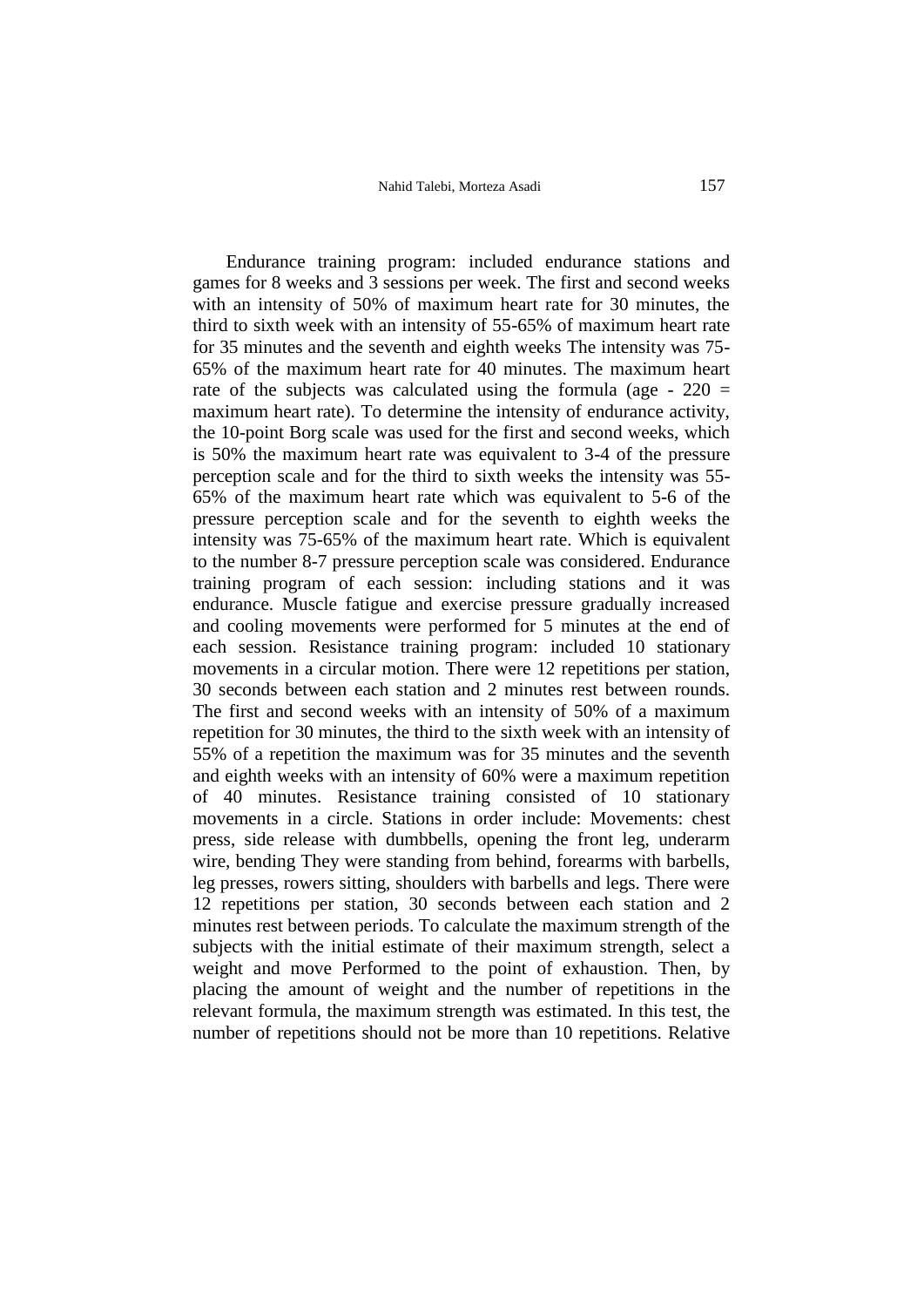maximum strength was calculated from the maximum power distribution per body mass movement. Resistance training program 4 the first week was measured based on the strength of a maximum repetition of the subjects in the pre-test and the resistance training program. The second 4 weeks were measured based on the strength of a maximum repetition of the subjects at the end of the fourth week.

One maximum repetition = (weight) / ((repetition  $\times$  0.0278) - 1.0278)

Concurrent training program: Due to the fact that the duration was the same in endurance, resistance and concurrent exercises, half of the time was devoted to resistance exercises and the other half to endurance exercises. To prevent the effects of fatigue and decreased performance due to endurance training First, resistance training was performed. The training program, the first and second week, 15 minutes to circular resistance exercises with an intensity of 50% of a maximum repetition and the second 15 minutes to endurance exercises with an intensity of 50% of maximum heart rate, the third to sixth week / 30. 17 minutes to circular resistance exercises with Intensity 65-55% of a maximum repetition and 17.30 minutes to endurance training with an intensity of 55% of maximum heart rate and in the seventh and eighth week 20 minutes to circular resistance training with an intensity of 60% of a repetition The maximum and the second 20 minutes were endurance exercises with an intensity of 65-75% of the maximum heart rate. Data were analyzed using the Kolmogorov-Smirnov test to evaluate the normality of the data distribution. For group comparison, ANCOVA test and Banferroni post hoc test were used and the pretest was considered as a covariance factor and a significance level of  $p \leq 0.05$ .

# **RESULTS**

The descriptive data of the subjects in this research are shown in Table 1. First, the homogeneity of variance of the groups was examined by Levin test. The results confirmed the hypothesis of homogeneity of variance of the groups  $(P> 0.05)$ .

The results of ANKOA test showed that there is a significant relationship between the intervention variable (pre-test) and the dependent variable of aerobic fitness and body composition indices  $(P \le 0.05)$ . After adjusting the intervention effect, intergroup comparison was performed using ANCOA test and Banferroni post hoc test. Based on The results of Banferroni post hoc test showed a significant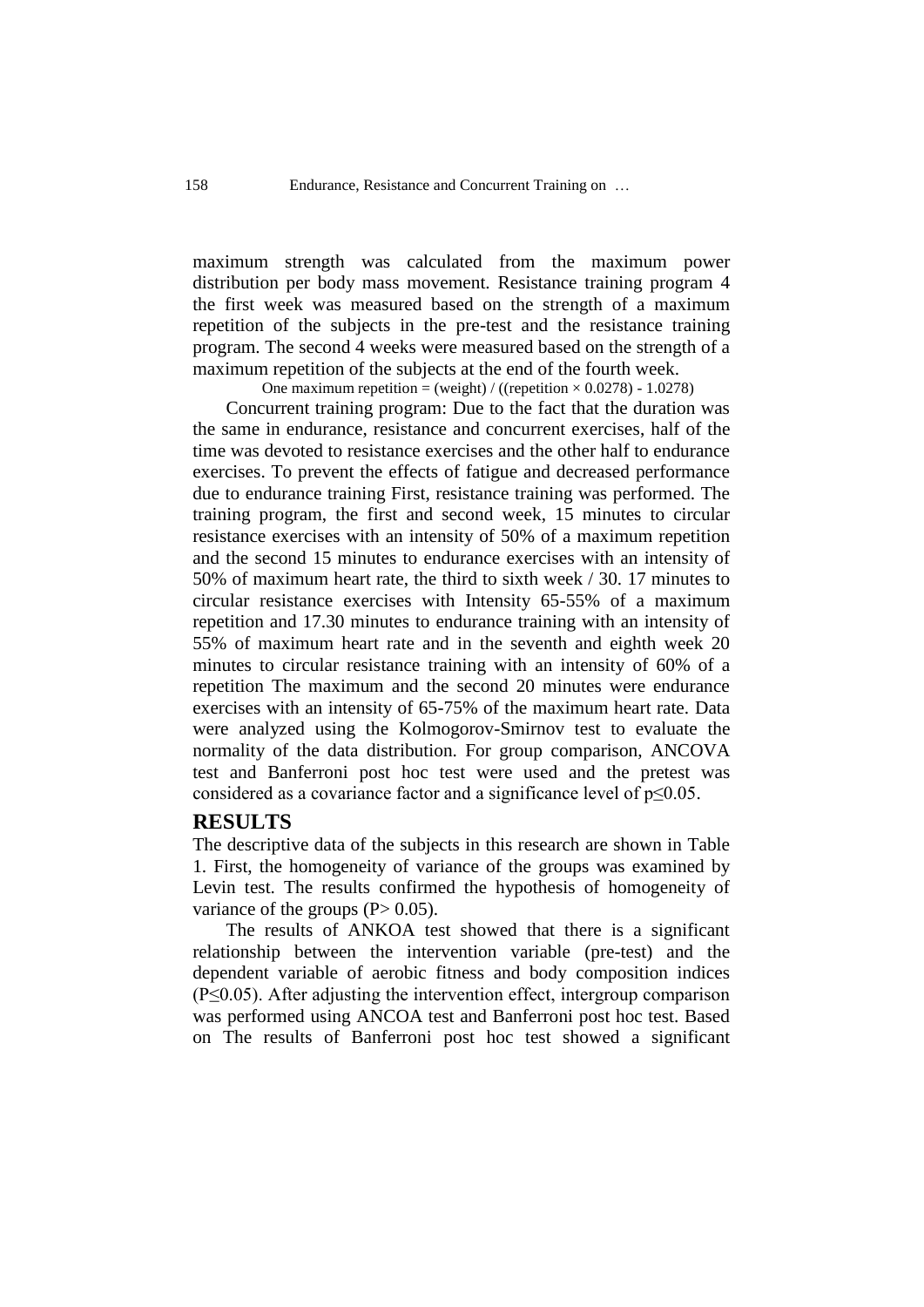difference between the mean of aerobic fitness in the endurance training group and the resistance training group and also between the resistance training group and the concurrent training group (P≤0.05). Between the mean body mass index in the endurance training group and the concurrent training group and there was also a significant difference between the resistance training group and the concurrent training group (P≤0.05). There was a significant difference between the mean waist index in the endurance training group and the concurrent training group and also between the resistance training group and the concurrent training group ( $P \leq 0.05$ ). Among there was a mean difference in the waist-to-pelvic ratio index between the endurance training group and the resistance training group, as well as the endurance training group and the concurrent training group ( $P \leq 0.05$ ). There was a significant difference between the mean body fat percentage in the endurance training group and the concurrent training group, as well as the resistance training group and the concurrent training group ( $P \le 0.05$ ).

There was a mean difference in the waist-to-pelvic ratio index between the endurance training group and the resistance training group, as well as the endurance training group and the concurrent training group ( $P \le 0.05$ ). There was a significant difference between the mean body fat percentage in the endurance training group and the concurrent training group, as well as the resistance training group and the concurrent training group ( $P \le 0.05$ ).

| Variable                   |           | <b>Concurrent training</b><br>$group(n=15)$ | <b>Resistance</b><br>training group $(n=15)$ | <b>Endurance</b><br>training group<br>$(n=15)$ |
|----------------------------|-----------|---------------------------------------------|----------------------------------------------|------------------------------------------------|
| Age (years)                | Pre-test  | $3.01 \pm 24.96$                            | $1.63 \pm 24.60$                             | $2.15 \pm 23.06$                               |
| <b>Height</b> (meters)     | Pre-test  | $0.05 \pm 1.75$                             | $0.07 \pm 1.75$                              | $0.06 \pm 1.75$                                |
| Weight (kg)                | Pre-test  | $6.51 \pm 85.13$                            | $6.63 \pm 85.20$                             | $8.06 \pm 82.73$                               |
| Weight (kg)                | post test | $5.33 \pm 81.53$                            | $6.52 \pm 83.60$                             | $7.77 \pm 81.40$                               |
| BMI (kg/m <sup>2</sup> )   | Pre-test  | $0.83 \pm 27.48$                            | $0.92 \pm 27.63$                             | $0.86 \pm 26.76$                               |
| BMI (kg/m <sup>2</sup> )   | Post test | $0.77 \pm 26.34$                            | $0.97 \pm 27.11$                             | $1.53 \pm 26.36$                               |
| Percentage of body fat (%) | Pre-test  | $1.53 \pm 23.06$                            | $1.53 \pm 22.93$                             | $1.64 \pm 23.00$                               |
| Percentage of body fat     | post test | $1.35 \pm 20.53$                            | $1.43 \pm 21.73$                             | $1.35 \pm 21.40$                               |
| Waist Circumference (cm)   | Pre test  | $4.67 \pm 82.40$                            | $4.05 \pm 87.80$                             | $6.17 \pm 85.00$                               |
| Waist Circumference (cm)   | Post test | $4.10 \pm 80.00$                            | $3.43 \pm 85.73$                             | $5.71 \pm 83.66$                               |
| Waist to pelvic ratio      | Pre test  | $0.03 \pm 0.90$                             | $0.02 \pm 0.90$                              | $0.02 \pm 0.88$                                |
| Waist to pelvic ratio      | Post test | $0.02 \pm 0.90$                             | $0.02 \pm 0.90$                              | $0.02 \pm 0.89$                                |
| VO2max                     | Pre test  | $2.54 \pm 38.73$                            | $1.55 \pm 39.46$                             | $1.75 \pm 38.26$                               |
| VO2max                     | Post test | $1.99 \pm 41.40$                            | $1.42 \pm 40.20$                             | $1.35 \pm 40.53$                               |

**Table 1:** Descriptive data of the subjects

\*Data are expressed as mean and standard deviation.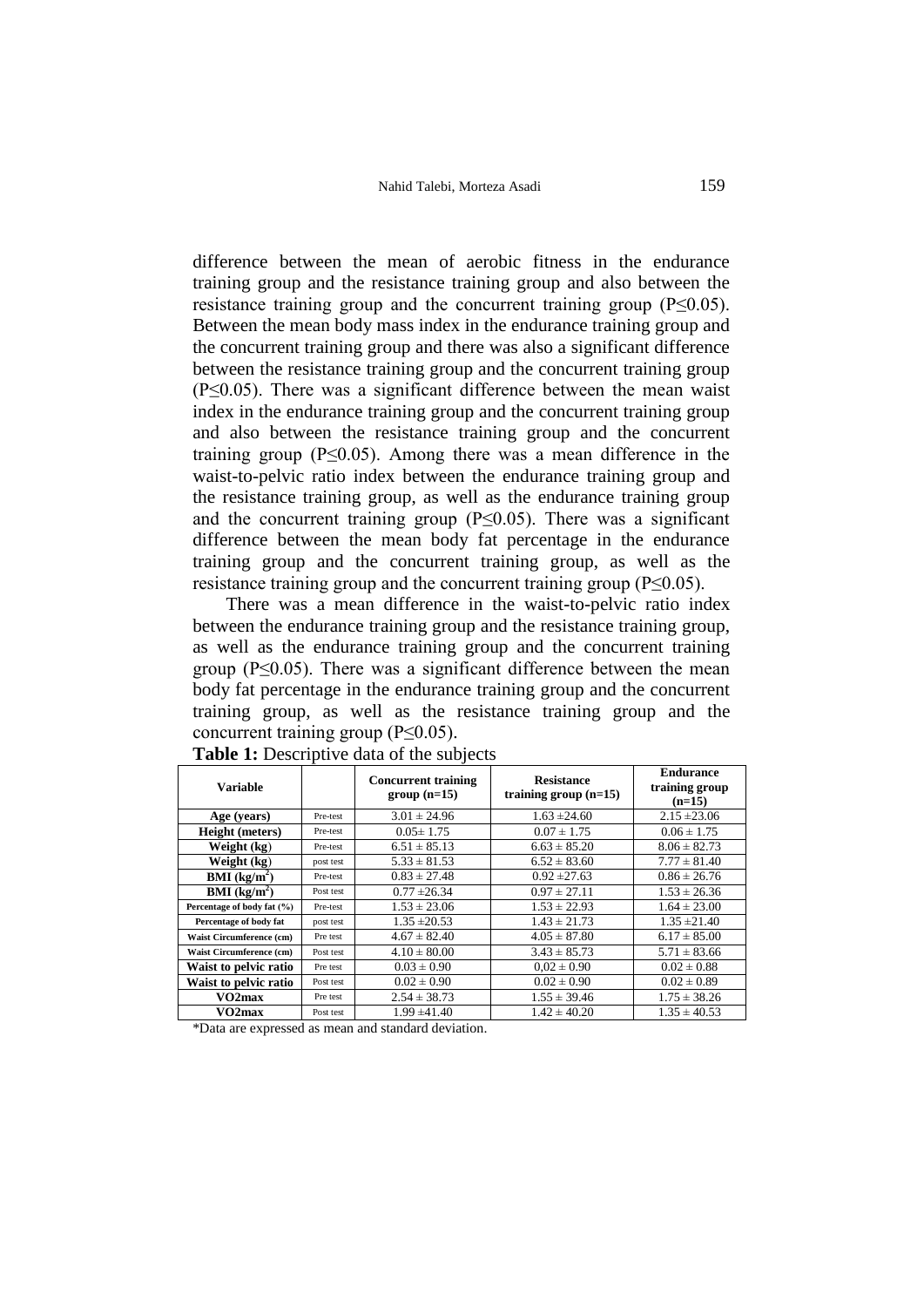|                               |                                 |                                    | <b>Weeks 1</b> | Weeks     | Weeks 7 |
|-------------------------------|---------------------------------|------------------------------------|----------------|-----------|---------|
|                               |                                 |                                    | and 2          | 3,4,5,6   | and 8   |
| <b>Endurance</b><br>training  | Duration (m)                    |                                    | 30             | 35        | 40      |
|                               | Intensity (maximum heart rate)  |                                    | 50             | 55-65     | 65-75   |
| <b>Resistance</b><br>training | Duration (m)                    |                                    | 30             | 35        | 40      |
|                               | <b>Resistance (1RM percent)</b> |                                    | 50             | 55        | 60      |
| Concurrent<br>training        | <b>Duration</b>                 | <b>Resistance</b>                  | 15             | 17.30     | 20      |
|                               | (m)                             | <b>Endurance</b>                   | 15             | 17.30     | 20      |
|                               |                                 | <b>Resistance</b><br>(1RM percent) | 50             | $55 - 60$ | 60      |
|                               | <b>Intensity</b>                |                                    |                |           |         |
|                               |                                 | <b>Endurance</b>                   | 50             | 55        | 65-75   |
|                               |                                 | (maximum heart rate)               |                |           |         |

**Table 2:** Intensity and duration of training protocols in endurance, resistance and concurrent groups

Table 3: Banferoni post hoc tests to compare aerobic fitness and body composition indices between groups

|                            | <b>Groups</b>     |                   | <b>MD</b> | Sig.   |
|----------------------------|-------------------|-------------------|-----------|--------|
|                            | Endurance         | <b>Resistance</b> | 1.243     | 0.0001 |
| <b>Aerobic Fitness</b>     |                   | Concurrent        | $-0.513$  | 0.057  |
|                            | <b>Resistance</b> | Concurrent        | $-1.756$  | 0.0001 |
| BMI                        | <b>Endurance</b>  | <b>Resistance</b> | 0.217     | 1.000  |
|                            |                   | Concurrent        | 0.827     | 0.003  |
|                            | <b>Resistance</b> | <b>Concurrent</b> | 0.609     | 0.023  |
|                            | <b>Endurance</b>  | <b>Resistance</b> | 0.409     | 0.419  |
| <b>Waist Circumference</b> |                   | <b>Concurrent</b> | 1.367     | 0.0001 |
|                            | <b>Resistance</b> | <b>Concurrent</b> | 0.958     | 0.006  |
| Waist to pelvic ratio      | <b>Endurance</b>  | <b>Resistance</b> | 0.010     | 0.020  |
|                            |                   | Concurrent        | 0.014     | 0.001  |
|                            | <b>Resistance</b> | Concurrent        | 0.004     | 0.785  |
|                            | <b>Endurance</b>  | <b>Resistance</b> | $-0.387$  | 0.220  |
| $O_{2max}$                 |                   | Concurrent        | 0.920     | 0.0001 |
|                            | <b>Resistance</b> | Concurrent        | 1.307     | 0.0001 |

# **DISCUSSION**

The aim of the present study was to compare the effect of three methods of endurance, resistance and concurrent training on aerobic fitness and body composition of overweight non-athlete students. The findings of this study showed that there is a significant difference between the groups of endurance, resistance and concurrent training in aerobic fitness. Due to the mean difference values, concurrent exercise is more effective than the other two exercises in the next priority, endurance training has a greater effect and in the last stage, resistance training has been effective on aerobic fitness. These results confirm the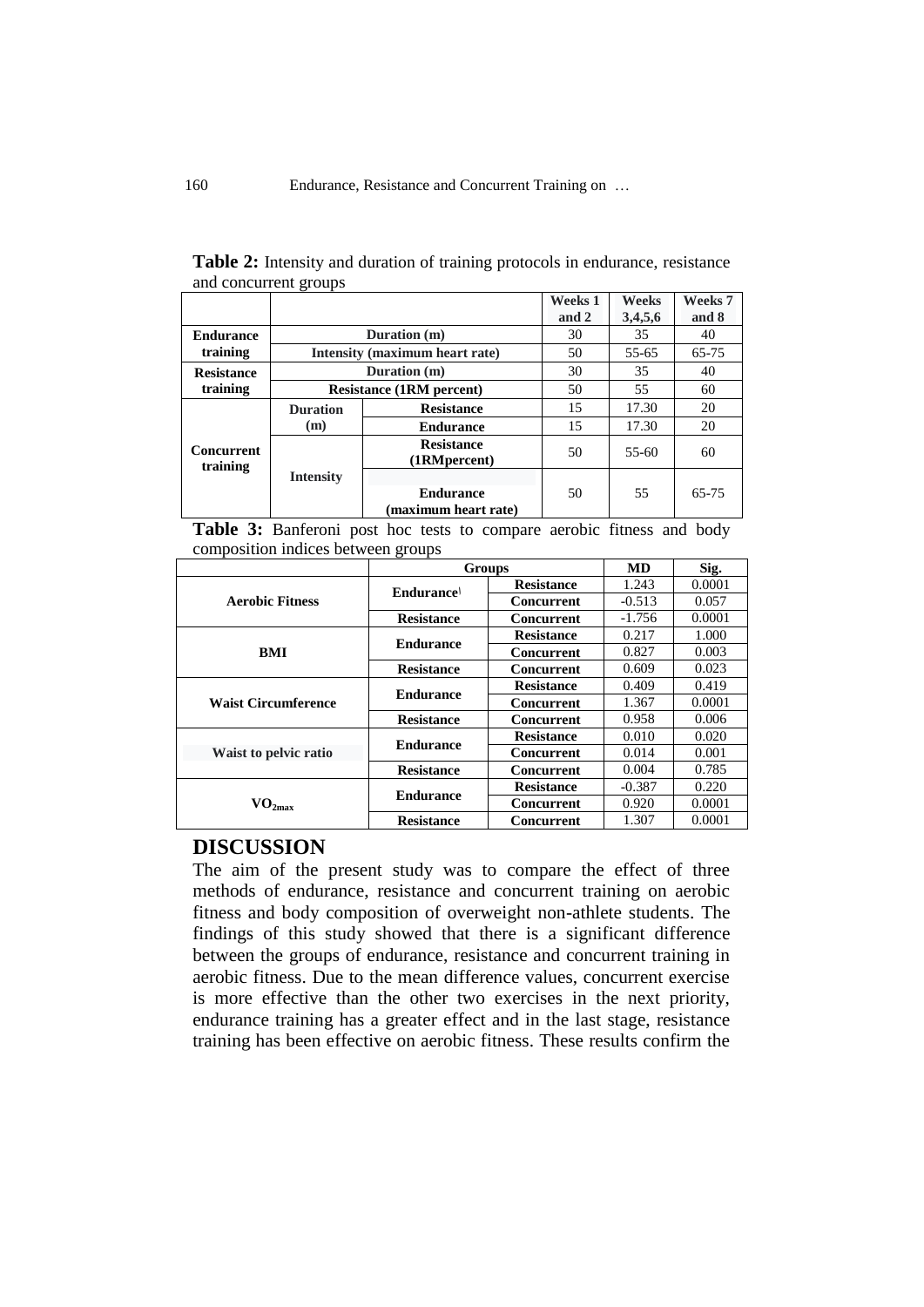findings of the effectiveness of combined exercises on a significant increase in strength and aerobic fitness and are consistent with previous research (Jafari, Ibrahim, Astorino, Gist, and Hosseini Kakhk). The reasons for the effectiveness of the concurrent training method compared to other methods can be mentioned as follows: 1- concurrent training seems to have a more effective role in non-athletes, because these exercises can also it has the benefits of aerobic exercise and by increasing the strength and work out of the muscle.2- it increases the endurance of the exercise impact work out is reduced.

Other results of the present study indicate that the concurrent training method is more effective than the other two exercises in the variable of body composition and its components (body mass index, fat percentage, waist size and waist to hip ratio). After concurrent training, resistance training had a greater effect and in the last stage, endurance training was effective on body mass index. It seems that performing a combination (concurrent) exercise puts more pressure on the subjects and improves the indicators of physical composition This finding is consistent with the studies (Mohebbi, Nouri, Muzaffar, Santos and Cantrell).

Garzi et al. (2011) in their 10-week study, they reported the positive effects of concurrent exercises on the subjects' body composition, which is consistent with the results of the present study. In contrast, contrary to the findings of the present study, Vosoughi Baneh et al. In their study showed that 4 or 8 weeks of concurrent exercise had no effect on fat percentage and weight of inactive female adolescents Concurrent training in this study was more effective than endurance due to the combination of endurance and resistance training and also the low intensity of resistance exercise (circular exercises) and made concurrent training more effective than the other two exercises. And due to the increase in aerobic capacity of the three exercise groups, it is possible that all three types of exercise programs have provided the necessary stimulation for the lipolysis process, as a result of which a decrease in body fat mass has been observed. On the other hand, exercise increases the activity of the sympathetic system (epinephrine and norepinephrine) and growth hormone, each of which in turn activates lipolysis and leads to a decrease in body fat mass.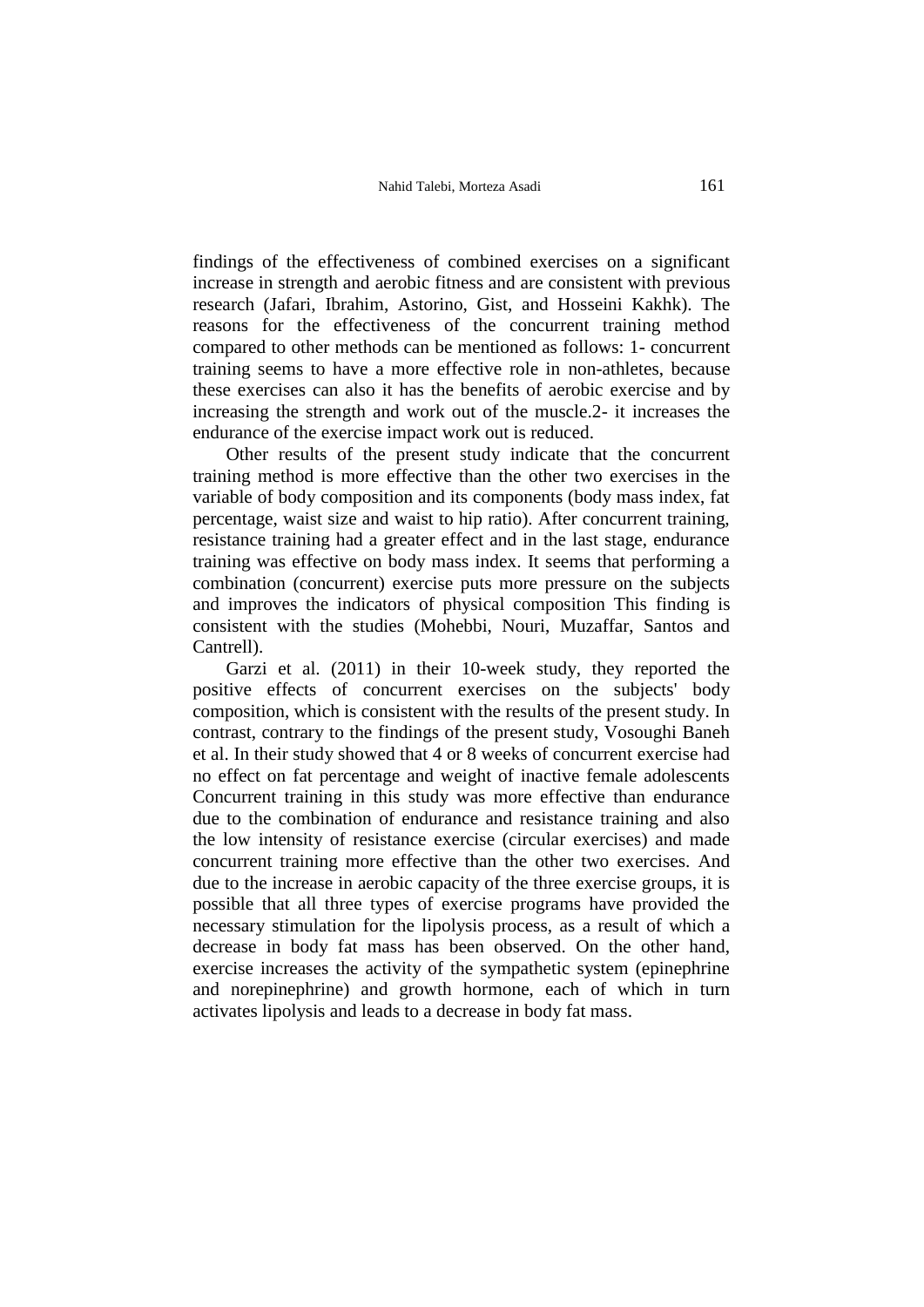# **CONCLUSIONS**

In general, it can be concluded that the three methods of endurance training, resistance training and concurrent exercise have a significant positive effect on aerobic fitness and body composition of overweight non-athlete boys. Also any three types of exercise alone, along with diet modification and nutritional recommendations, can improve aerobic fitness and fitness indicators. This means that these three training protocols can be a good alternative for each other due to their similar effects, and according to the circumstances, each of them can be improved to improve aerobic fitness and body composition. And thus reduced the risk factors for premature death.

## **REFERENCES**

- Arazi H, Jorbonian A, Asghari E. (2013). Comparison of Concurrent (Resistance-Aerobic) and Aerobic Training on VO2max Lipid Profile, Blood Glucose and Blood Pressure in Middle-Aged Men at Risk for Cardiovascular Disease. *JSSU*. *20*(5). 627-638. [In Persian]
- Astorino, T. A., Allen, R. P., Roberson, D. W., & Jurancich, M. (2012). Effect of high-intensity interval training on cardiovascular function, VO2max, and muscular force. *The Journal of Strength & Conditioning Research*, *26*(1), 138-145.
- Bacon, A. P., Carter, R. E., Ogle, E. A., & Joyner, M. J. (2013). VO 2 max trainability and high intensity interval training in humans: a metaanalysis. *PloS one*, *8*(9), e73182.
- Cantrell, G. S., Schilling, B. K., Paquette, M. R., & Murlasits, Z. (2014). Maximal strength, power, and aerobic endurance adaptations to concurrent strength and sprint interval training. *European journal of applied physiology*, *114*(4), 763-771.
- Ebrahim K, Bassami M, Kolahdozi S, Karimnia Saheb V. (2012). The Effects of Circuit Resistance Exercise on Fat and Carbohydrate Metabolism during Endurance Exercise in Overweight Men. *Iranian Journal of Endocrinology and Metabolism*. *14*(3). 257-266. [In Persian]
- Gist, N. H., Fedewa, M. V., Dishman, R. K., & Cureton, K. J. (2014). Sprint interval training effects on aerobic capacity: a systematic review and meta-analysis. *Sports medicine*, *44*(2), 269-279.
- Gorzi A, Rajabi H, Azad A, molanouri shamsi M, Hedayati M. (2012). Effect of Concurrent, Strength and Endurance Training on Hormones, Lipids and Inflammatory Characteristics of Untrained Men. *Iranian Journal of Endocrinology and Metabolism*. *13*(6). 614-620.